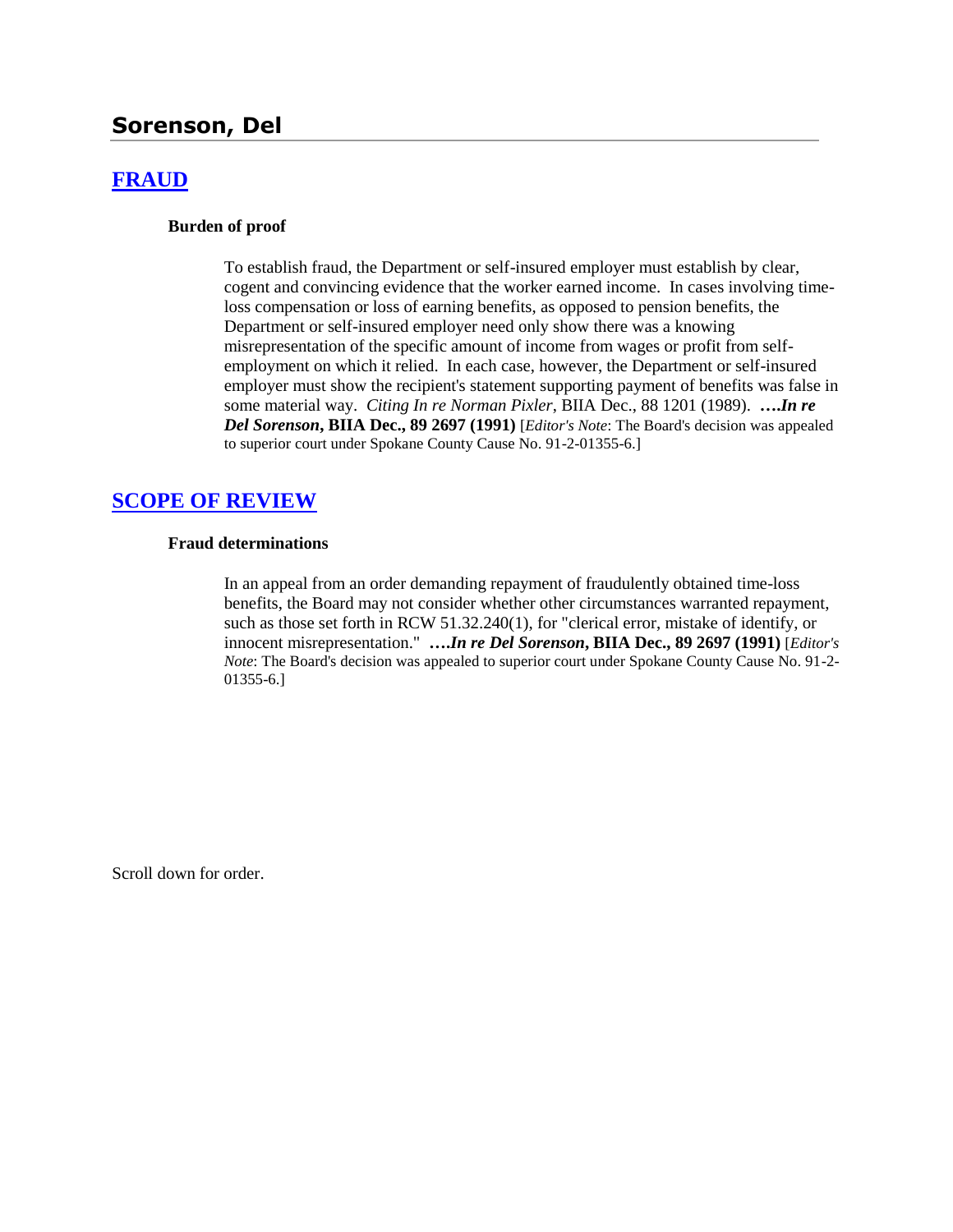## **BEFORE THE BOARD OF INDUSTRIAL INSURANCE APPEALS STATE OF WASHINGTON**

**)**

**IN RE: DEL SORENSON ) DOCKET NO. 89 2697**

**CLAIM NO. H-932441 ) DECISION AND ORDER**

APPEARANCES:

Claimant, Del Sorenson, by Delay, Curran, Thompson & Pontarolo, P.S., per Robert H. Thompson

Employer, Eastern State Hospital, by Office of the Attorney General, per Daniel Judge and Mary Carroll Knox, Assistants

Department of Labor and Industries, by Office of the Attorney General, per Jacquelyn R. Findley, Assistant

This is an appeal filed by the claimant on June 26, 1989 from an order of the Department of Labor and Industries dated May 4, 1989 which affirmed an order dated March 17, 1989 which closed the claim with time loss compensation as paid to November 30, 1988, without award for permanent partial disability, and with a formal demand to the claimant for reimbursement of \$1,268.08 for the balance of overpayment of time loss compensation and for reimbursement of \$2,250.00 for previous award for permanent partial disability. The order of March 17, 1989 also stated that an order of February 8, 1989 for repayment of \$30,026.36 due to fraud was still in effect. That order alleged the claimant was gainfully employed or capable of being gainfully employed from January 4, 1986 through November 30, 1988, and demanded reimbursement of time loss compensation in the amount of \$20,017.57 which was obtained fraudulently by misrepresentation by the claimant and concealment of employment. The order further imposed a penalty of 50% of the amount and demanded a total amount of \$30,026.36 from the claimant. **REVERSED AND REMANDED**.

# **PROCEDURAL AND EVIDENTIARY MATTERS**

Pursuant to RCW 51.52.104 and RCW 51.52.106, this matter is before the Board for review and decision on timely Petitions for Review filed by the claimant, the employer, and the Department of Labor and Industries to a Proposed Decision and Order issued on July 23, 1990 in which the order of the Department dated May 4, 1989 was reversed, and the matter was remanded to the Department of Labor and Industries with directions to issue an order demanding reimbursement of time loss compensation benefits, under the provisions of RCW 51.32.240, for the period February 8, 1988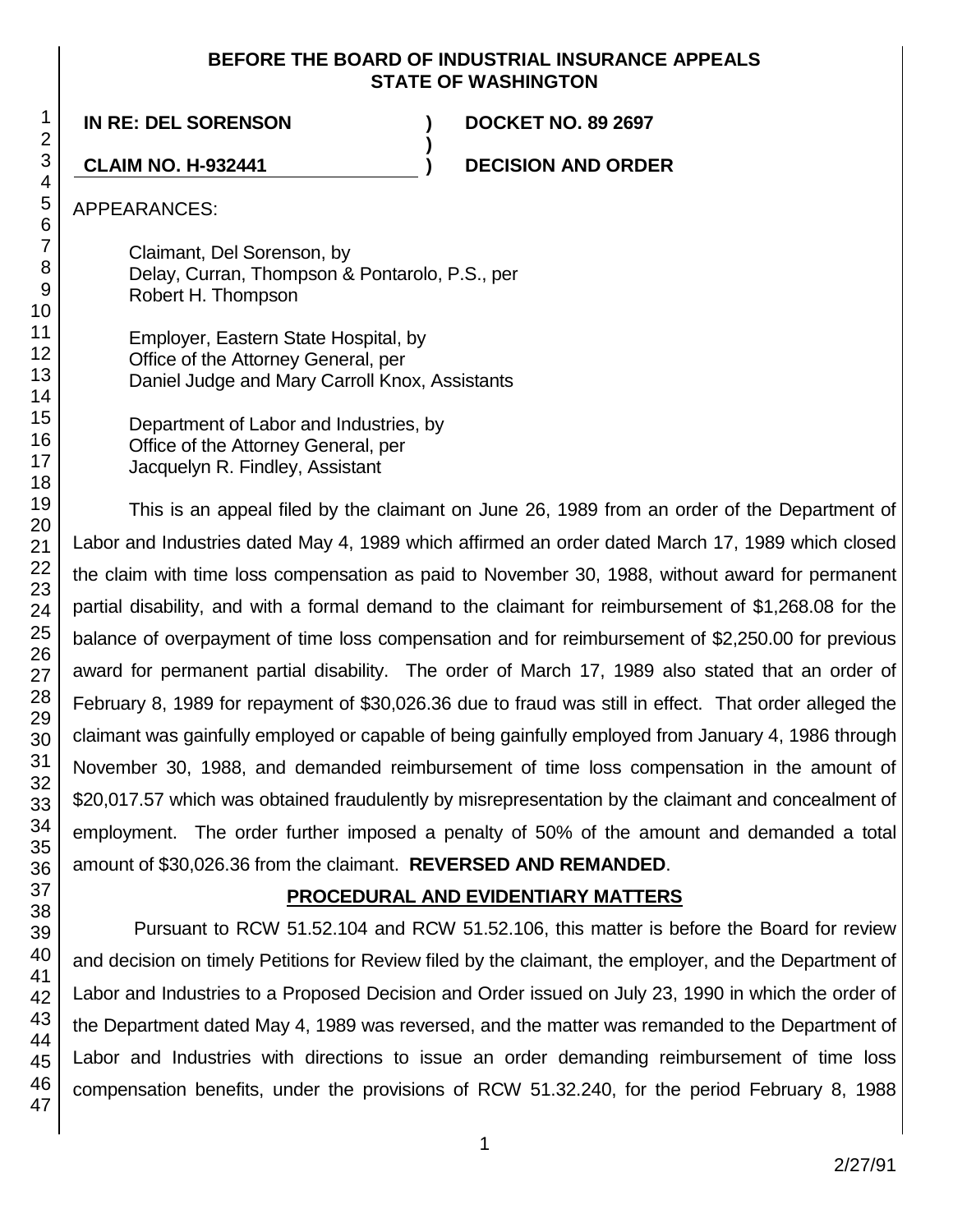through the last date of receipt of time loss compensation benefits by the claimant, and to thereupon close the claim.

The employer, Eastern State Hospital, and the Department of Labor and Industries have argued that the provisions of the order of the Department dated February 8, 1989 are not properly before the Board. We have reviewed the jurisdictional facts and conclude, as did our Industrial Appeals Judge, that the provisions of the order of February 8, 1989 are before us.. The order was protested by Mr. Sorenson on February 16, 1989 and subsequently affirmed by an order dated March 17, 1989 which in turn was protested by Mr. Sorenson on April 26, 1989. An intervening order of March 31, 1989, which again affirmed the February 8, 1989 order, is superfluous. The order dated May 4, 1989, from which the present appeal is taken, affirmed the order dated March 17, 1989 which in turn affirmed the February 8, 1989 order. Further reference may be had to the discussion, with which we agree completely, contained in the Proposed Decision and Order from page 2, line 16 through page 5, line 13.

The Board has reviewed the evidentiary rulings in the record of proceedings and the further rulings contained in the Proposed Decision and Order at page 5, line 14 through page 6, line 11. We find no prejudicial error was committed, and the rulings, as supplemented in the Proposed Decision and Order, are hereby affirmed.

# **DECISION**

The issues raised by this appeal are:

(1) Whether Mr. Sorenson fraudulently induced the Department to pay time loss benefits for the period January 4, 1986 through November 30, 1988;

(2) Whether he was temporarily totally disabled due to his industrial injury for the period December 1, 1988 through March 17, 1989;

(3) Whether his condition causally related to the industrial injury was fixed and stable, as opposed to requiring further treatment on either March 17, 1989 or May 4, 1989; and,

(4) If his related condition was fixed and stable, whether Mr. Sorenson was permanently and totally disabled due to his industrial injury on either March 17, 1989 or May 4, 1989.<sup>1</sup>

<sup>44</sup> 45 46 47 <sup>1</sup>Mr. Sorenson's Notice of Appeal clearly identified the issues related to (1) fraud and (4) permanent and total disability. Further time loss compensation (2) and treatment (3) were identified without opposing objection at a conference. See 10/10/89 Tr. at 8-9. The orders of February 8, 1989 and March 17, 1989, as affirmed by the appealed order of May 4, 1989, encompass all of these issues. Legal fixity of condition was first determined by the order of March 17, 1989. In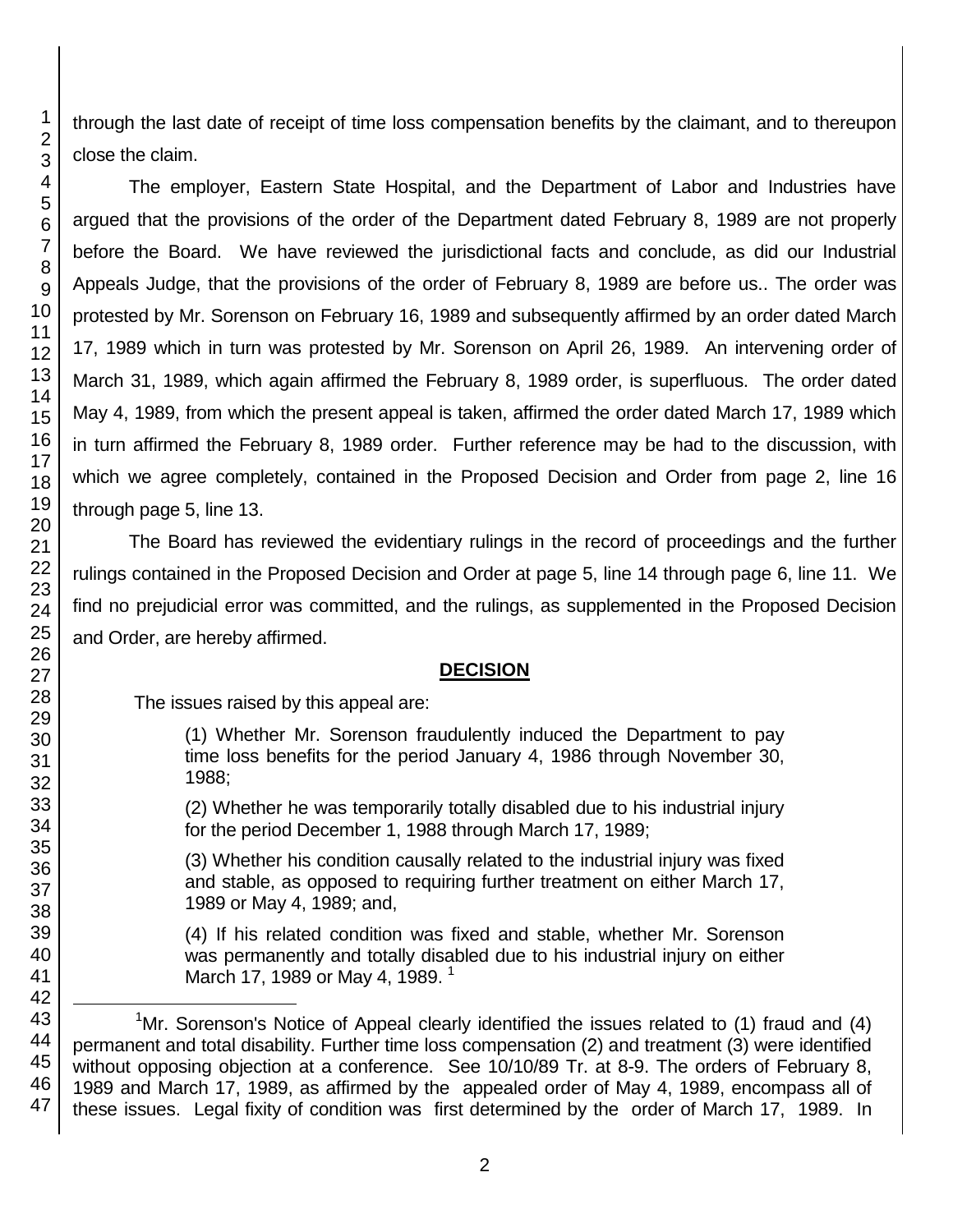We find in favor of Mr. Sorenson on the first issue, and in favor of the Department and the employer, Eastern State Hospital, on the remaining issues. Fraud has not been shown. Otherwise, the claim was properly closed with time loss compensation as paid to November 30, 1988. We also note that no evidence was presented related to permanent partial disability or an alleged overpayment of time loss compensation in the amount of \$1,268.08. We, therefore, affirm the Department order on these matters.

The parties having the initial burdens on each of these issues have failed to establish their respective prima facie cases. Our disposition of this appeal does not require that we review much background information concerning Mr. Sorenson and his injury claim. Suffice it to say that Mr. Sorenson is 59 years old and sustained this industrial injury to his back in September 1981 while employed by the Department of Social and Health Services at Eastern State Hospital. Mr. Sorenson continued to complain of low back, buttock, and left leg pain while his claim was open. He has received treatment, vocational services, and time loss compensation under the claim.

The Department alleges Mr. Sorenson fraudulently obtained time loss compensation for the period January 4, 1986 through November 30, 1988. The Department's authority to recoup benefits which it has paid due to the fraudulent inducement of the recipient is contained in RCW 51.32.240(4).<sup>2</sup> The Department has the initial burden to introduce its evidence establishing a prima facie case for fraud when an appeal has been taken to this Board from a Department fraud order in a state fund

order to be entitled to additional time loss compensation benefits to March 17, 1989, Mr. Sorenson would only need to show that his industrial injury precluded him from any gainful employment. He would not be required to demonstrate that treatment was required prior to that date. In re Douglas G. Weston, BIIA Dec., 86 1645 (1987). 

> (4) Whenever any payment of benefits under this title has been induced by fraud the recipient thereof shall repay any such payment together with a penalty of fifty percent of the total of any such payments and the amount of such total sum may be recouped from any future payments due to the recipient on any claim with the state fund or self-insurer against whom the fraud was committed, as the case may be, and the amount of such penalty shall be placed in the supplemental pension fund. Such repayment or recoupment must be demanded or ordered within one year of the discovery of the fraud.

RCW 51.32.240(4).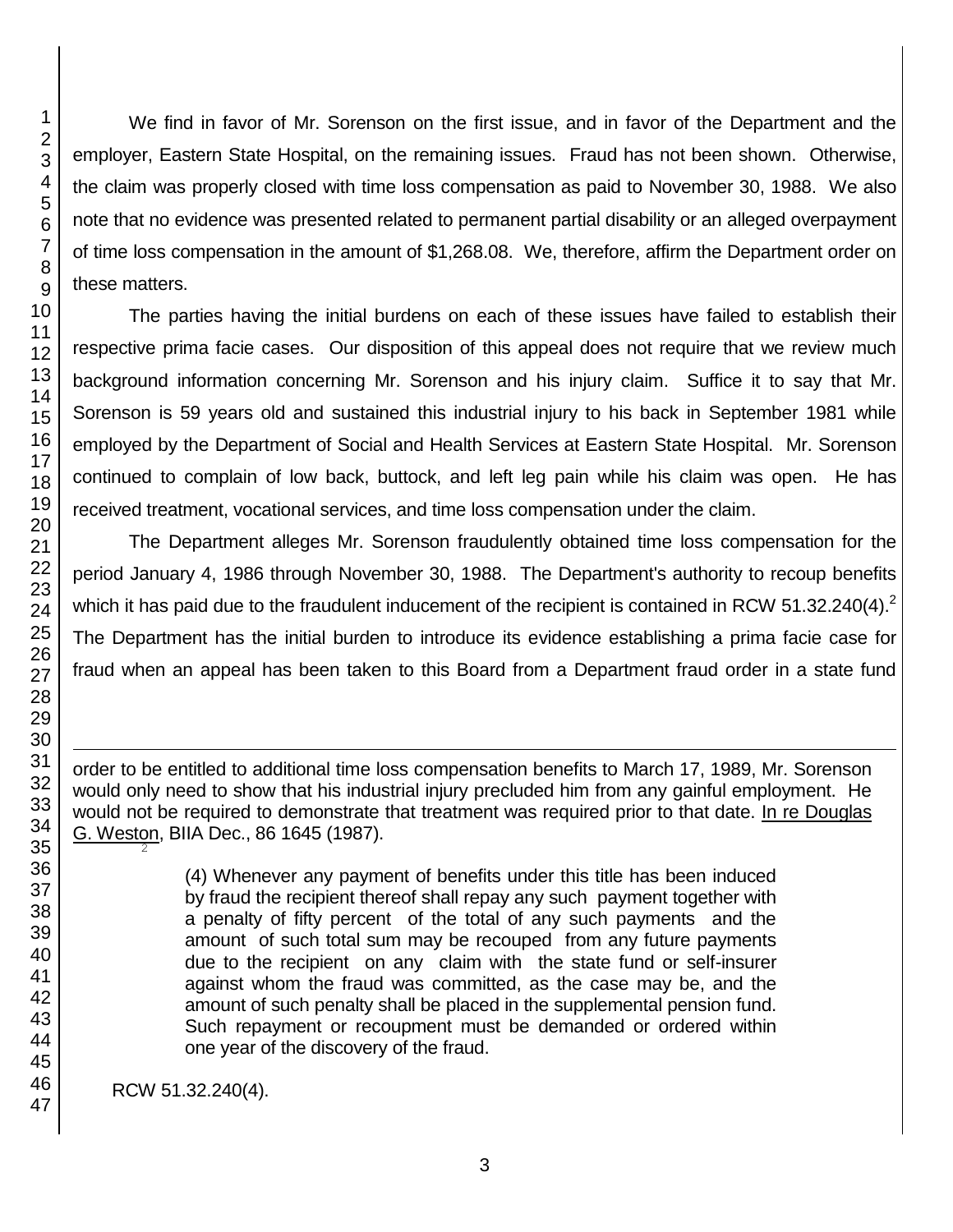claim. RCW 51.52.050. We have previously described the standard of proof and elements necessary to a prima facie case for fraud, as stated by our courts:

> In Washington, common law fraud has nine essential elements, all of which must be established by clear, cogent and convincing evidence: 1) representation of an existing fact; 2) its materiality; 3) its falsity; 4) the speaker's knowledge of its falsity or ignorance of its truth; 5) his intent that it should be acted on by the person to whom it is made; 6) ignorance of its falsity on the part of the person to whom it is made; 7) the latter's reliance on the truth of the representation; 8) his right to rely upon it; and 9) his consequent damage.

In re Norman L. Pixler, BIIA Dec., 88 1201 (1989) citing Sigman v. Stevens-Norton, Inc., 70 Wn.2d 915, 920, 425 P.2d 891 (1967); and, Martin v. Miller, 24 Wn.App. 306, 308, 600 P.2d 698 (1979).

There is no doubt in the present case that, related to the period of alleged fraud, Mr. Sorenson submitted time loss certification cards on which he represented to the Department that he had last worked on September 17, 1981 and had not returned to work, including self- employment. The physician's section of these cards also indicated that Mr. Sorenson was still in need of treatment and did not have medical release to return to work. Exhibit No. 2. Neither are we here so much concerned with elements such as (4) Mr. Sorenson's knowledge, (5) his intent, (6) the Department's ignorance, or its (7) reliance or (8) its right to rely upon a representation. Rather, we believe this case turns upon the sufficiency of the Department's and employer's evidence to establish the elements of (2) materiality, (3) falsity and (9) damage. These latter three elements will often, as they do in the present circumstances, overlap in industrial insurance cases where the Department or a self-insurer alleges that time loss compensation benefits were fraudulently induced by the recipient.

In Pixler, supra, the Board majority held that the second element of fraud, materiality, necessary to the Department's case under RCW 51.32.240(4) is not adequately established in a pension benefits case if the worker's earnings from employment performed while receiving the pension are not sufficient to warrant either recoupment or termination of the pension benefits. The majority held that Mr. Pixler, although engaged in part-time employment, was not gainfully employed within the meaning of statutory provisions controlling termination of pension benefits. See, RCW 51.08.160 and RCW 51.32.160. In short, the fact of employment is not necessarily material in a pension benefit fraud case; the critical determining factor is whether the employment is properly deemed gainful.

The Department distinguishes Pixler, which involved pension benefits, from the present case where time loss compensation benefits were received while Mr. Sorenson's claim was open. Where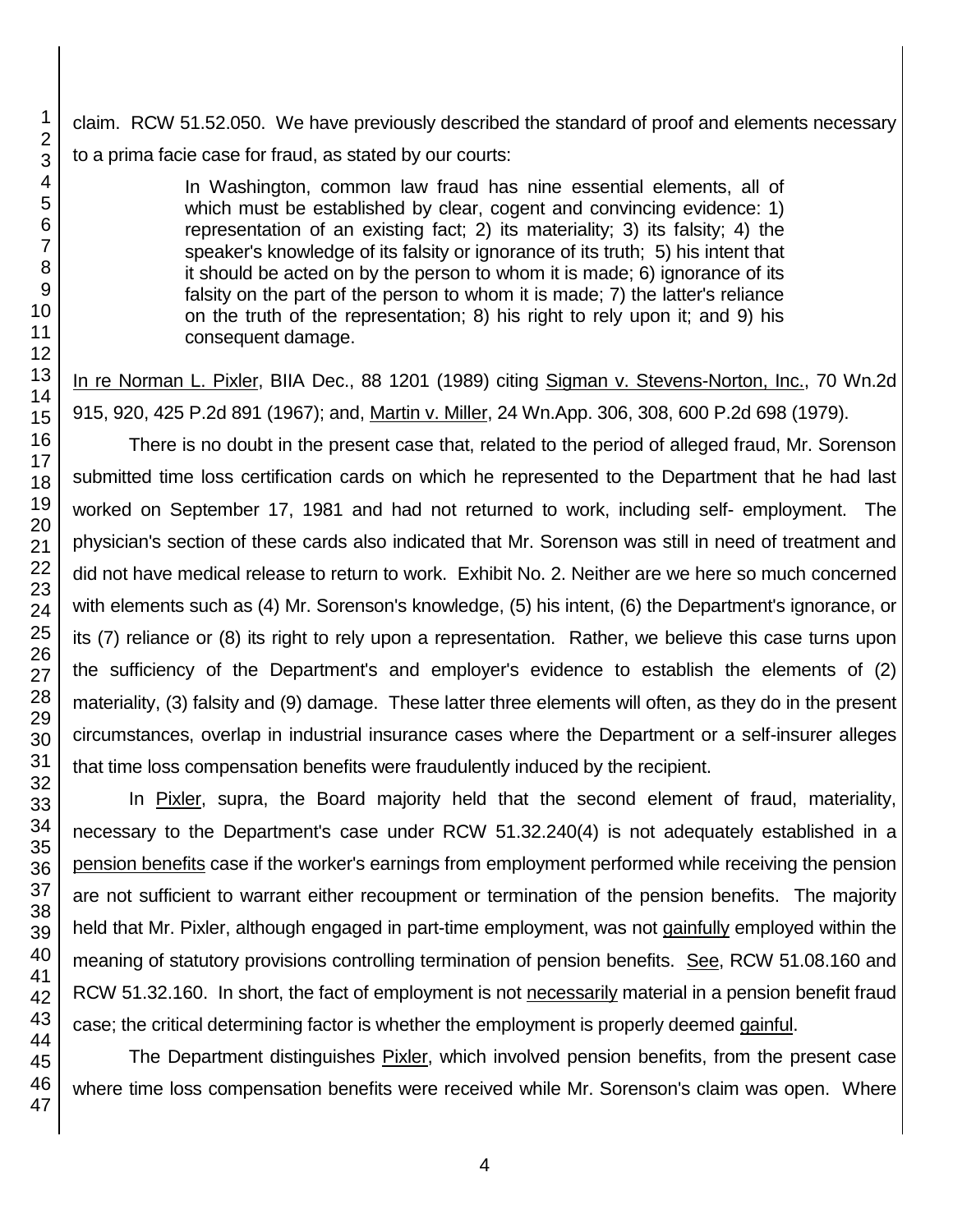full time loss compensation benefits are received by a worker, the receipt of any amount of income by the worker would contribute towards the making of a case for fraud. Pension benefits such as in Pixler are either all or none; while time loss compensation under the aegis of an open claim pursuant to RCW 51.32.090 may be either full or partial (commonly referred to as "loss of earning power"). See RCW 51.32.090(3). Thus, in a case for fraud related to receipt of benefits under RCW 51.32.090, the Department or self-insurer would need only show there was knowing misrepresentation of the specific amount of income from wages or profit from self-employment upon which the Department properly relied, resulting in higher periodic monthly benefits having been paid as compared to the proper rate, had honest representation been made.

Despite this noted distinction, however, the underlying rationale of Pixler with regard to benefit fraud cases holds true in time loss compensation or loss of earning power compensation cases as well as in pension cases. That is, the mere showing that a worker was at a place of employment or engaged in a job task is not necessarily material. The Department or self-insurer alleging fraud must establish by clear, cogent, and convincing evidence that the worker was earning income. It is only the amount of income which distinguishes fraud in full or partial time loss cases under RCW 51.32.090 from pension cases under RCW 51.32.060. Apart from this and the duration of disability, the character of permanent total disability and temporary total disability is the same. Bonko v. Dep't of Labor & Indus., 2 Wn.App. 22, 25-26, 466 P.2d 526 (1970).

We have noted that Pixler focused on the second element of fraud, materiality, and also that this is often interrelated with the third element, falsity, and the ninth, damage. We summarize, then, one rule in common between pension fraud cases such as Pixler and time loss or loss of earning power fraud cases such as the present: The Department or self-insurer must show that the benefit recipient's statement was false in some material way, so that the Department or self-insurer was damaged by having been induced to make periodic benefits to which the recipient was not properly entitled at all or which were greater than the entitlement.

In the present case, the Department has alleged "the claimant was gainfully employed, or capable of being gainfully employed" during the period in question. Order of February 8, 1989. We have reviewed the entire record in this case and, upon this record, must conclude that the Department and the employer have not presented clear, cogent, and convincing evidence, as they must, that Mr. Sorenson was either gainfully employed or capable of gainful employment during the period in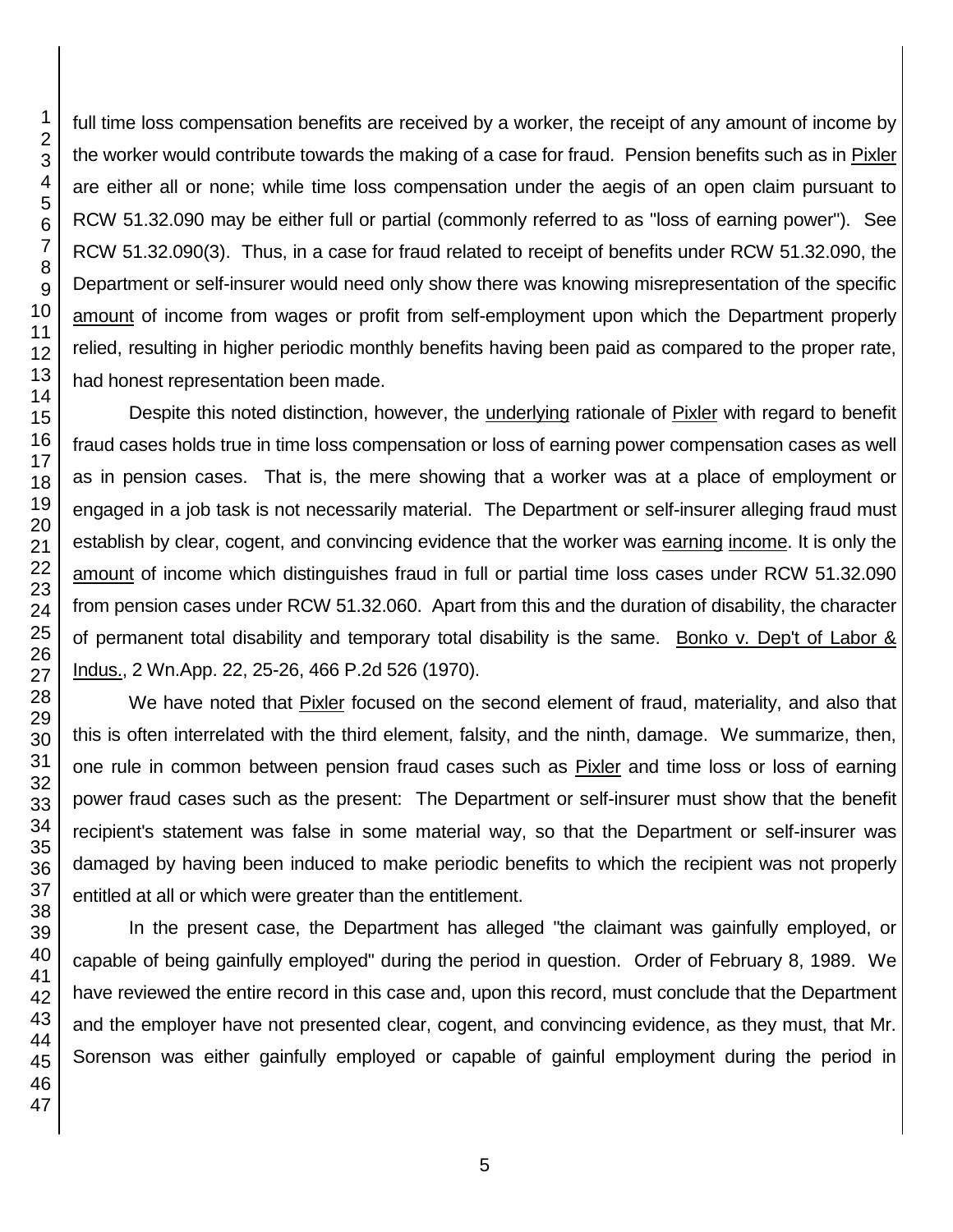question. We are limited by economy to a summary of the nature of the evidence presented. Otherwise, the showing of a nullity, such as the lack of a sufficient quantum of proof, would inevitably require an unwarranted recitation of virtually every piece of evidence presented.

Mr. Sorenson, at least for the benefit of his friend Theodore Gaze, if not for his own benefit, attempted to establish a barbershop business in the City of Walla Walla and worked at this project throughout the period in question. Mr. Gaze financially backed the project and Mr. Sorenson tended to all of the operational/managerial aspects. Mr. Sorenson arranged for leasing of premises, and obtained and made expenditures for equipment, supplies, and advertising. Mr. Sorenson has a barber's license which dated back many years and also arranged for other barbers to be present in the shop during most all of its period of operation. The contracts with these barbers called for a flat fee for chair leasing, but the actual practice was for the business, Tieton Street Barber Shop, to take 40% of gross receipts instead. The shop was open mostly five days a week and Mr. Sorenson was observed to be physically present in the shop a substantial period of the time. He was also observed on occasion to be cutting hair himself as well as attending to the managerial tasks which we have mentioned, including record keeping.

None of the witnesses, however, ventured any estimate whatsoever as to the number of haircuts Mr. Sorenson completed in any day, week, or other period. The record is devoid of any information from which a trier of fact could infer that his total of haircuts was limited to, for instance, as few as five or hundreds over a more than two year period of time. This is true even though several witnesses were called, such as a fellow barber, who might have shed some light on this matter. One barber did indicate that he himself earned a maximum of \$100 to \$125 a week in the shop for a very brief period. However, upon cross- examination, the barber admitted that he and Mr. Sorenson had parted ways on bad terms and also that he had not shown any income himself on tax returns for the relevant period.

l

3 . . . [T]he words "clear, cogent and convincing" mean something morethan a mere preponderance of the evidence . . . . "clear, cogent and convincing" proof is a higher degree of proof than a "preponderance of the evidence" ....

Holmes v. Raffo, 60 Wn.2d 421, 426, 374 P.2d 536 (1962). "This is the equivalent of saying that the ultimate fact in issue must be shown by evidence to be 'highly probable.' " (Emphasis supplied) In re Sego, 82 Wn.2d 736, 739, 513 P.2d 831 (1973).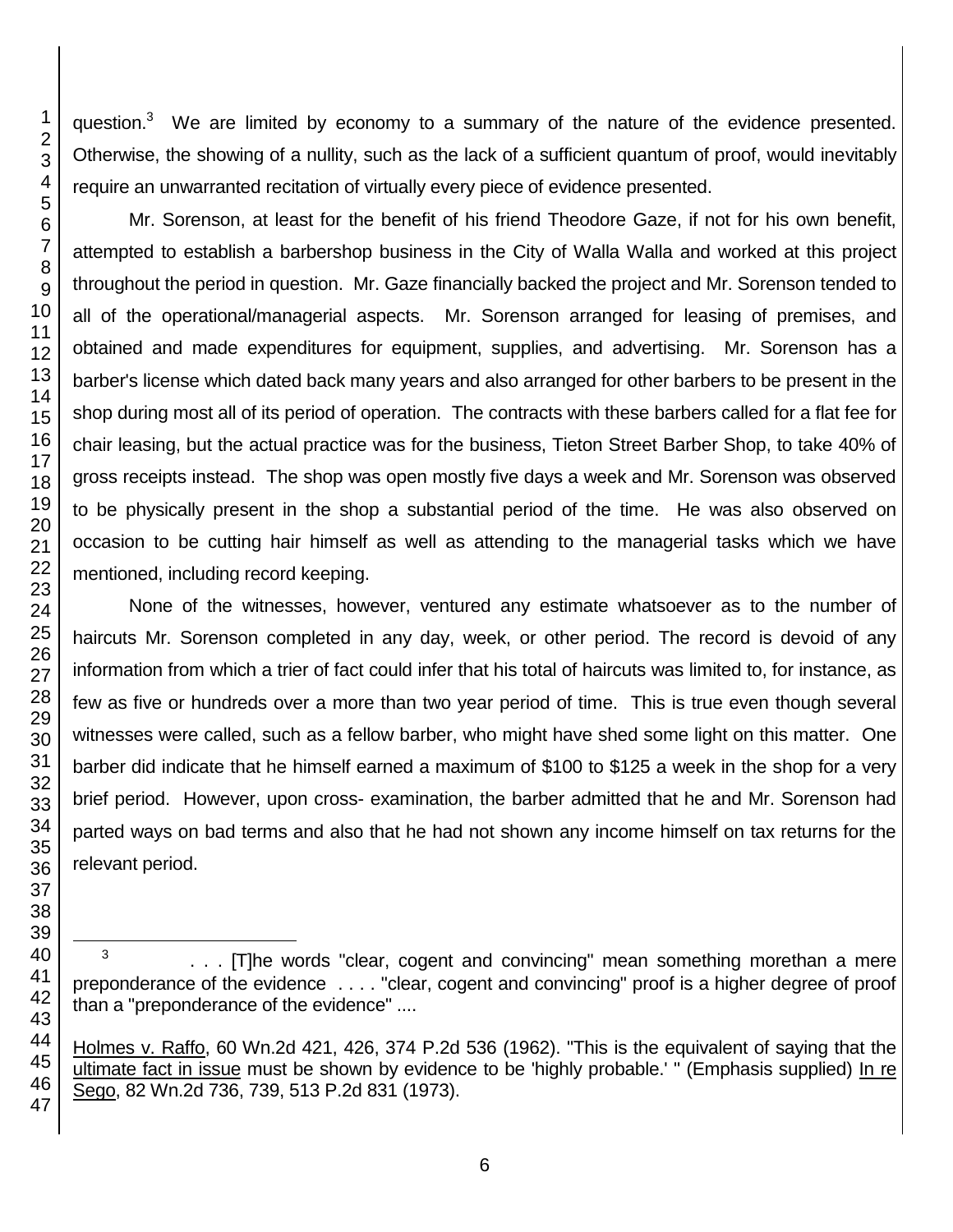The Department's investigator had obtained records of the bank account which was maintained by Mr. Sorenson as both a personal account and the business account of the Tieton Street Barber Shop. Some of these records were provided to the Department's counsel and others were misplaced. In any event, the only portion of these records presented were copies of canceled checks showing expenditures from the account for business purposes such as rent, advertising and supplies. No information at all was presented to show, for instance, the total flow of money through the account or even the amount of cash deposited or something suggestive of a maximum amount expended for business purposes. In contrast, Mr. Sorenson and Mr. Gaze both testified that the barbershop did not turn any profit and operated at a loss during the entire period and eventually went out of business. For example, tax returns were submitted showing gross receipts of the barbershop in 1986 as \$6,400. However, Mr. Gaze testified that a net loss resulted after expenses were deducted. Mr. Sorenson did not receive any remuneration, ongoing or otherwise, for his attempts to establish and manage the business.

We recognize that much of the barbershop's business was on a cash basis and that the opportunity for concealing either business income or income to Mr. Sorenson was present. Nevertheless, given only evidence of the nature which we have just described, it cannot be said that the Department has presented clear, cogent, and convincing evidence, or evidence which makes it "highly probable," that Mr. Sorenson received income from his efforts.

Mr. Sorenson and Mr. Gaze both explained that they were long-time friends and that Mr. Gaze was interested in trying to establish a business in Walla Walla, while at the same time providing Mr. Sorenson an opportunity to avoid the frustration of doing nothing useful while he was otherwise incapacitated from gainful employment. In fact, Mr. Sorenson's vocational counselor, Dr. Amy Ramm, was at least in part aware of Mr. Sorenson's involvement with the barbershop. At the same time, Dr. Ramm stated her opinion that Mr. Sorenson did not have the physical capability and the transferable skills necessary to successfully compete in the barbershop business.

Mr. Sorenson painted a picture of himself as having the goal of earning a living as a barber and having alerted the Department to this, but failing to earn any income through his efforts. We must conclude, on this limited record, that Mr. Sorenson's and Mr. Gaze's explanations regarding the reasons for, and financial shortcomings of, this business are at least as plausible as the inference which the Department and employer ask that we draw from only highly circumstantial evidence. No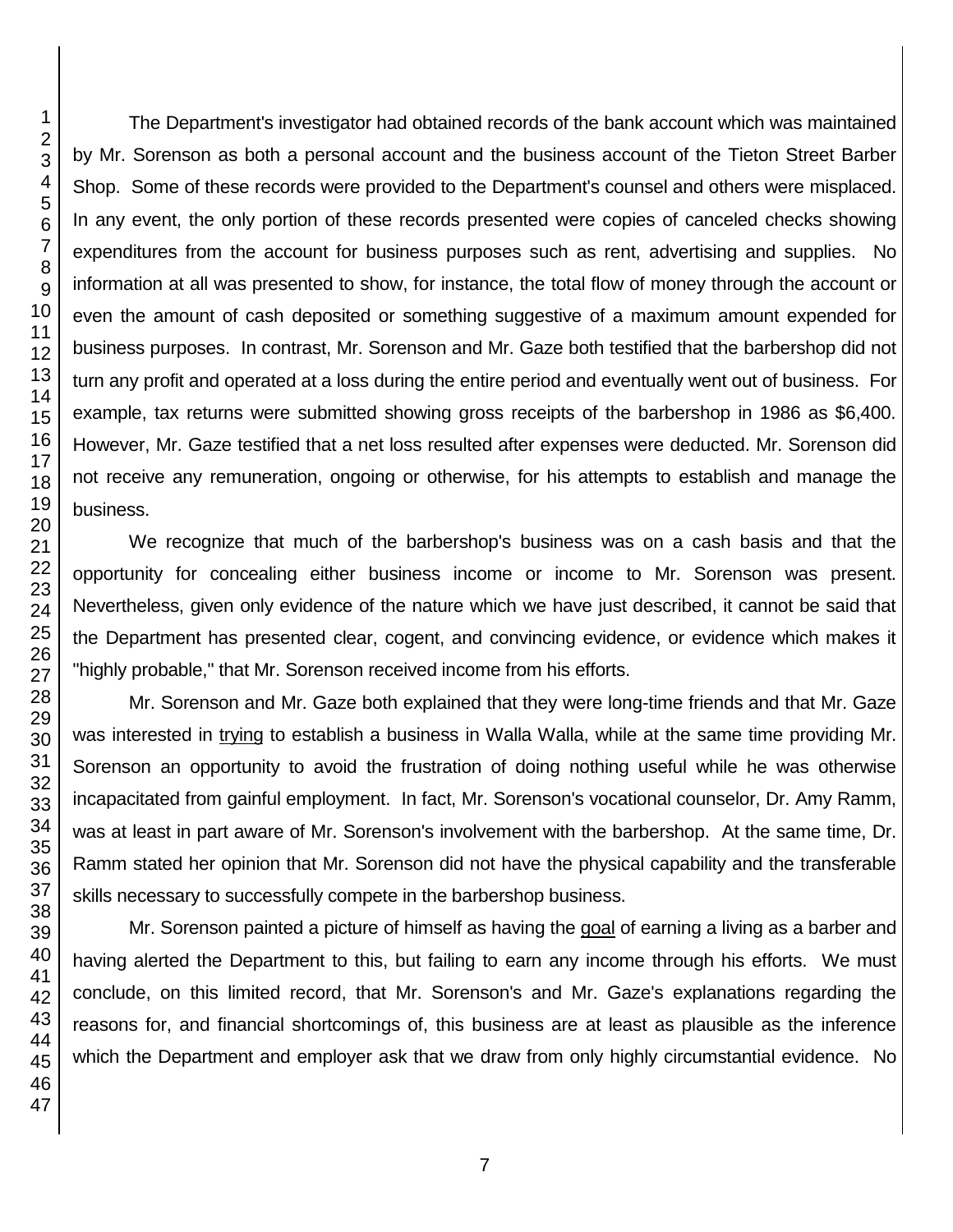evidence was presented which makes it "highly probable" that Mr. Sorenson was earning any

Neither do we find in the evidence any high probability that Mr. Sorenson was capable of gainful employment even if not actually gainfully employed. The Department's contract vocational counselor, Dr. Ramm, believed that Mr. Sorenson was not capable of gainful employment during this period. The only medical evidence presented was in the form of time loss certification cards signed by a physician who stated that Mr. Sorenson was not released for return to work. The Department did present the testimony of a physical therapist, Douglas Morton, who had evaluated Mr. Sorenson during the period in question. He provided a pre-work conditioning or work hardening program to Mr. Sorenson. Mr. Morton questioned whether Mr. Sorenson had put forth his fullest effort to accurately reflect full physical capabilities. However, Mr. Morton's testimony fell far short of suggesting that Mr. Sorenson was capable of gainful employment.

In fact, Mr. Morton remained of the opinion that Mr. Sorenson lacked the physical strength or endurance to work. " ... (T)here's nothing in my evaluations over the period of time that I saw him (sic) indicated that he was capable of working. I never observed that." 1/31/90 Tr. at 44. No medical or other vocational witnesses were called to testify. The evidence thus falls short of establishing any case for fraud due to misrepresentation of capability. We further note that, even had the Department shown Mr. Sorenson was most likely capable of working, his own physician certified him as not released for work on the time loss certification cards. This would have negated the fourth element necessary to a fraud case, Mr. Sorenson's own knowledge of falsity.

<sup>&</sup>lt;sup>4</sup>It is not our task to suggest proper litigation strategy. Nevertheless, due to our finding that the evidence is insufficient, we ought in fairness to at least suggest what kind of evidence might have been useful towards establishing a prima facie case in a difficult case such as this. We have already implied our curiosity as to why no witness was asked to estimate the total number of haircuts observed to have been provided by Mr. Sorenson. We have likewise noted that the investigator did not provide, for whatever reason, all of the information obtained from the bank account. We might also find it useful to have the opinion of an expert such as an economist or an accountant in a case such as this. As the evidence stands, the Department's own investigator openly admitted that the evidence which she gathered did not show that Mr. Sorenson made any income from this business. In the final analysis, the Department presented no more substantial evidence at hearing than that gathered by the investigator herself. We do not view ourselves as having any inherent expertise in barbershop business practices and/or profits. We cannot elevate to the level of probability, let alone high probability, the mere innuendo or possibility that Mr. Sorenson earned some income.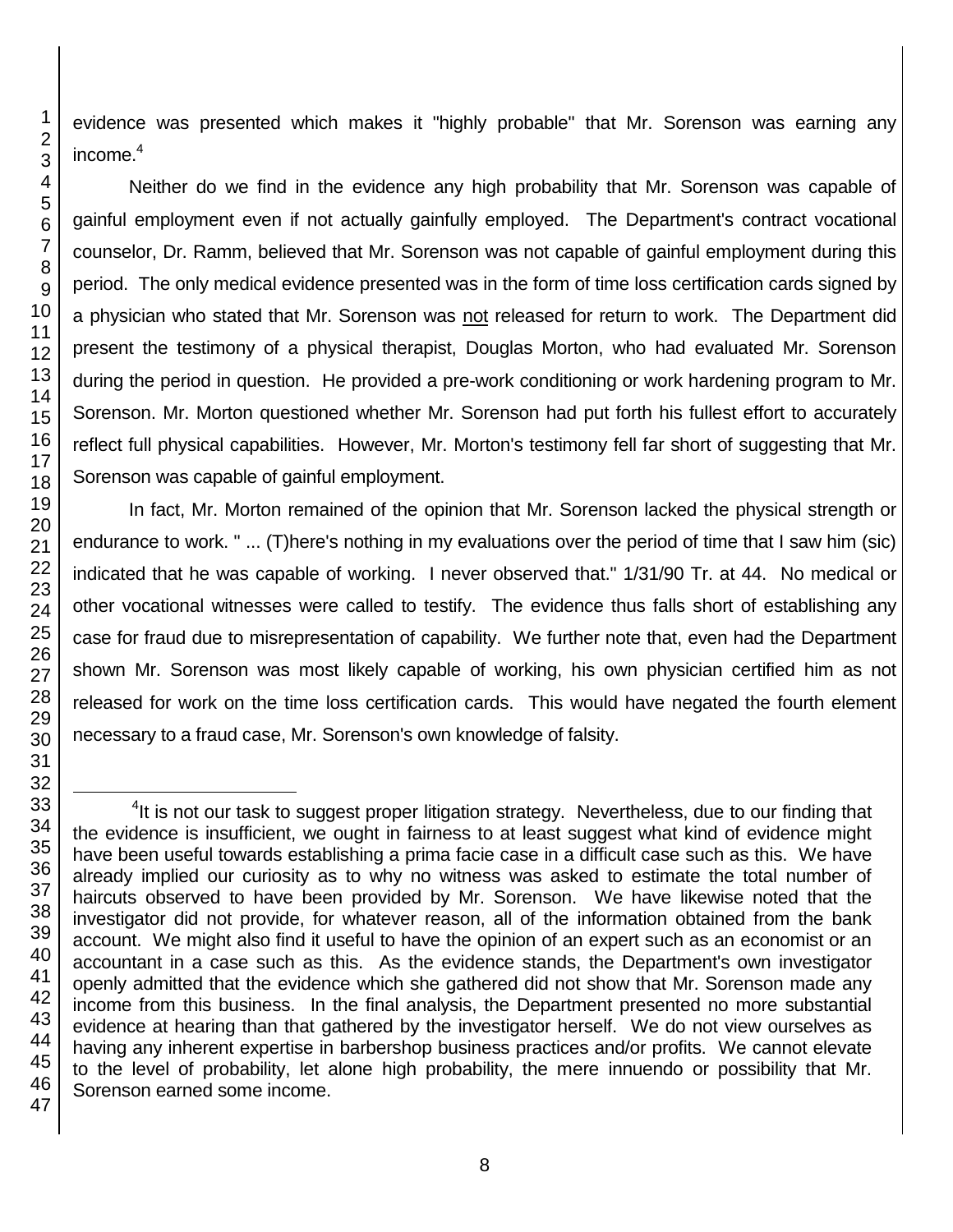Finally, the Proposed Decision and Order would allow the Department to recoup time loss compensation benefits from February 8, 1988 forward even though its case for fraud had not been made. The Proposed Decision and Order found that the Department's payment of time loss compensation was "a mistake based on an incomplete understanding of Mr. Sorenson's condition." Proposed Decision and Order at 17. This finding is in obvious reference to the provisions of RCW 51.32.240(1) allowing recoupment "[w]henever any payment of benefits under this title is made because of clerical error, mistake of identity, innocent misrepresentation ... or any other circumstances of a similar nature, all not induced by fraud ...."

The Department's order of February 8, 1989 does not allege recoupment was being made for any of the reasons stated in RCW 51.32.240(1) which clearly excludes fraud. The exclusion of fraud from subsection (1) is a clear indication to us that matters such as mistake or innocent misrepresentation cannot be treated as if they are simply merged with, or inherent in, a Department order alleging fraud. "The questions the board may consider and decide are fixed by the order from which the appeal was taken (citations omitted) as limited by the issues raised by the notice of appeal." Lenk v. Dep't of Labor & Indus., 3 Wn. App. 977, 982, 478 P.2d 761 (1970). " . . . [A]lthough the evidence before the board might take a wide range, the board cannot enlarge the lawful scope of the proceedings, which is limited strictly to the issues raised by the notice of appeal . . . ." Brakus v. Dep't of Labor & Indus., 48 Wn.2d 218, 220, 292 P.2d 865 (1956). See also, In re Zotyk Dejneka, BIIA Dec., 51,408 (1979). Having failed to establish its case for fraud as stated in its order, neither the Department nor this Board may turn to consider in this appeal the possibility that some other circumstance existed, such as contained in RCW 51.32.240(1), to partially justify the February 8, 1989 order. In any event, there is simply a lack of satisfactory evidence in this record of mistake or innocent misrepresentation or circumstance of a similar nature which would justify even a partial recoupment of compensation for the period covered in the order of February 8, 1989.

We find also that Mr. Sorenson's claims for additional time loss compensation after November 30, 1988, further treatment, and pension fail because he has not established a prima facie case on any of these issues. As previously indicated, the only colorable medical evidence presented in this case was in the form of time loss compensation cards signed by Mr. Sorenson's physician, Dr. William Ashby. The last of these was signed November 29, 1988, which is two days prior to the further period of time loss compensation in question. Dr. Ashby responded "never" to the form question "If not released, when do you anticipate release to work?" Exhibit No. 2. On this same card, Dr. Ashby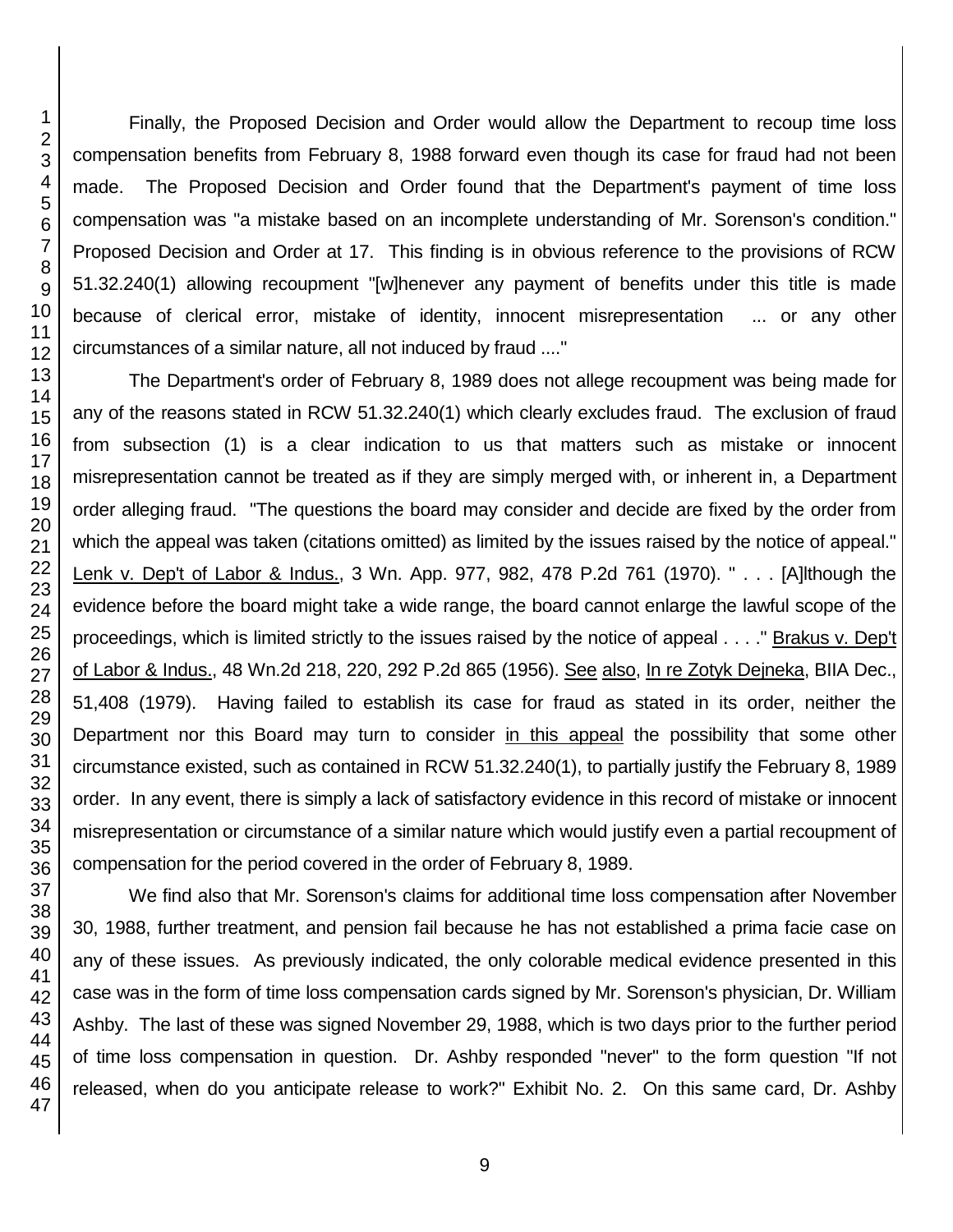indicated his date of most recent treatment was November 23, 1988, that the condition was not stable and that he anticipated permanent impairment would result.

We recognize that the Department itself might voluntarily choose to rely upon such time loss certification cards as sufficient to justify its payment of time loss compensation benefits, or even to provide continued treatment, in particular cases. Nevertheless, this does not mean that presentation of such cards to this Board as documentary evidence meets the minimal requirements for establishing a prima facie case for further treatment or time loss compensation. The certification cards contained in Exhibit No. 2, including the one above referenced, are totally lacking in any statement that the worker's disability or need for further treatment is related to the industrial injury at issue here. For this reason alone, we refuse to consider such cards to establish a prima facie case for either further treatment or further time loss benefits.

Further, in the present case, evidence was presented that Mr. Sorenson was involved in a moped accident in June 1984, at which time he at least fractured his right clavicle and some ribs. He has other physical problems as well, including a bladder condition and some type of cancer which he identified himself. In the present case, this provides all the more reason why it is inappropriate to infer that statements on time loss certification cards, without further explanation, relate to the industrial injury. Likewise, there is nothing on the face of the time loss certification card which should necessarily cause us to believe that Mr. Sorenson remained disabled from work beyond November 29, 1988, on which date the card was signed. We can only read the physician's stated opinion that Mr. Sorenson would "never" be released for work as an opinion held at the time when the statement was made on November 29 or when treatment was provided on November 23, 1988. There is nothing to inform us that Dr. Ashby continued to hold that opinion beyond the date on which he expressed the opinion.

Finally, the parties entered into a stipulation, Exhibit No. 19, that if called to testify, Dr. Ashby would state that as of the last time he examined Mr. Sorenson on November 23, 1988, Mr. Sorenson was not permanently and totally disabled. We cannot reasonably take this statement at anything other than its face value. In short, on November 23, 1988, for whatever reason, Dr. Ashby did not view Mr. Sorenson as permanently and totally disabled. It would be sheer speculation to conclude that the stipulation is a reference to lack of fixity of condition, just as it would be sheer speculation to consider it a statement that Mr. Sorenson is not entitled to further time loss compensation benefits. At most, the stipulation adds ambiguity to this case. It does not contribute to a prima facie case for further time loss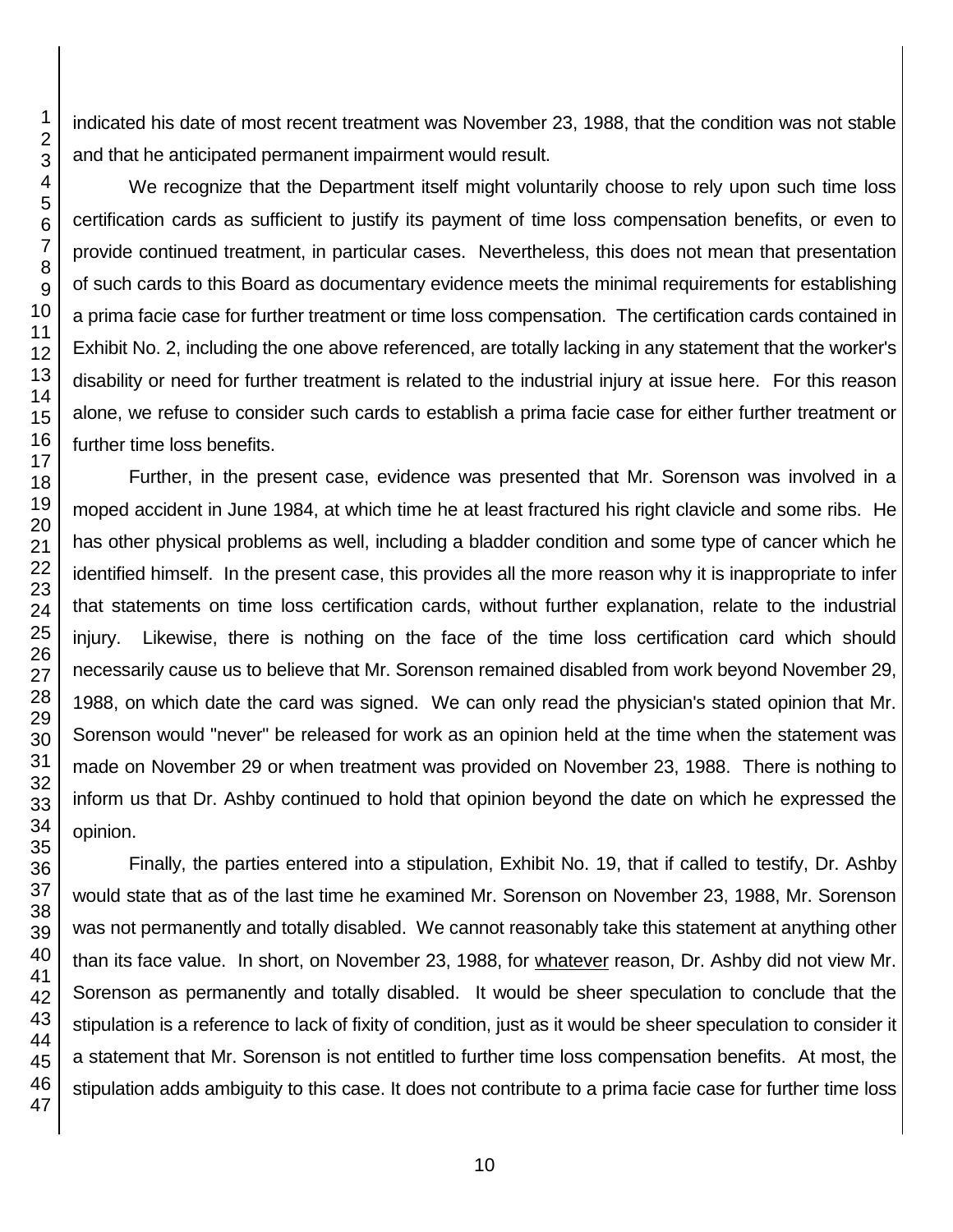compensation after November 30, 1988, or for further treatment after March 17 or May 4, 1989, and certainly not for a pension.

Neither does Dr. Ramm's testimony suffice to support further time loss compensation or a pension. Her opinions in this regard are not based upon any medical findings of substance contained anywhere in the record, as they must be. Fochtman v. Dep't of Labor & Indus., 7 Wn.App. 286, 499 P.2d 255 (1972). Neither were any questions asked of her from which we could reasonably infer that she believed her own opinions were founded upon physical restrictions related to the industrial injury at issue before us. Mr. Sorenson has not established a prima facie case for further treatment, further time loss compensation, or pension.

In so holding, we adopt from the Proposed Decision and Order Findings of Fact Nos. 1 through 4, inclusive, and Conclusion of Law No. 1. In addition, we make the following Findings of Fact and Conclusions of Law:

## **FINDINGS OF FACT**

- 5. As of May 4, 1989, Mr. Sorenson's condition causally related to his industrial injury was not permanently partially disabling.
- 6. As of May 4, 1989, Mr. Sorenson's condition causally related to the industrial injury of September 17, 1981 did not render him incapable of engaging in reasonably continuous gainful employment when considering his age, education, skills, and work history.
- 7. During the period December 1, 1988 through May 4, 1989, inclusive, Mr. Sorenson was not incapable of any gainful employment, nor did he suffer a loss of earning power, due to the effects of his industrial injury of September 17, 1981.
- 8. During the period January 4, 1986 through November 30, 1988, Mr. Sorenson received time loss compensation benefits under this claim from the Department of Labor and Industries in the amount of \$20,017.57. Mr. Sorenson did not induce the Department to pay these benefits by representation of any fact which he knew to be false and which representation was at the same time material to a determination of whether or not he received any income from gainful employment or was capable of gainful employment during the period in question. Mr. Sorenson was neither gainfully employed nor was he capable of gainful employment from January 4, 1986 through November 30, 1988, inclusive.

# **CONCLUSIONS OF LAW**

2. The order dated March 31, 1989 is duplicative of a prior order and is of no effect.